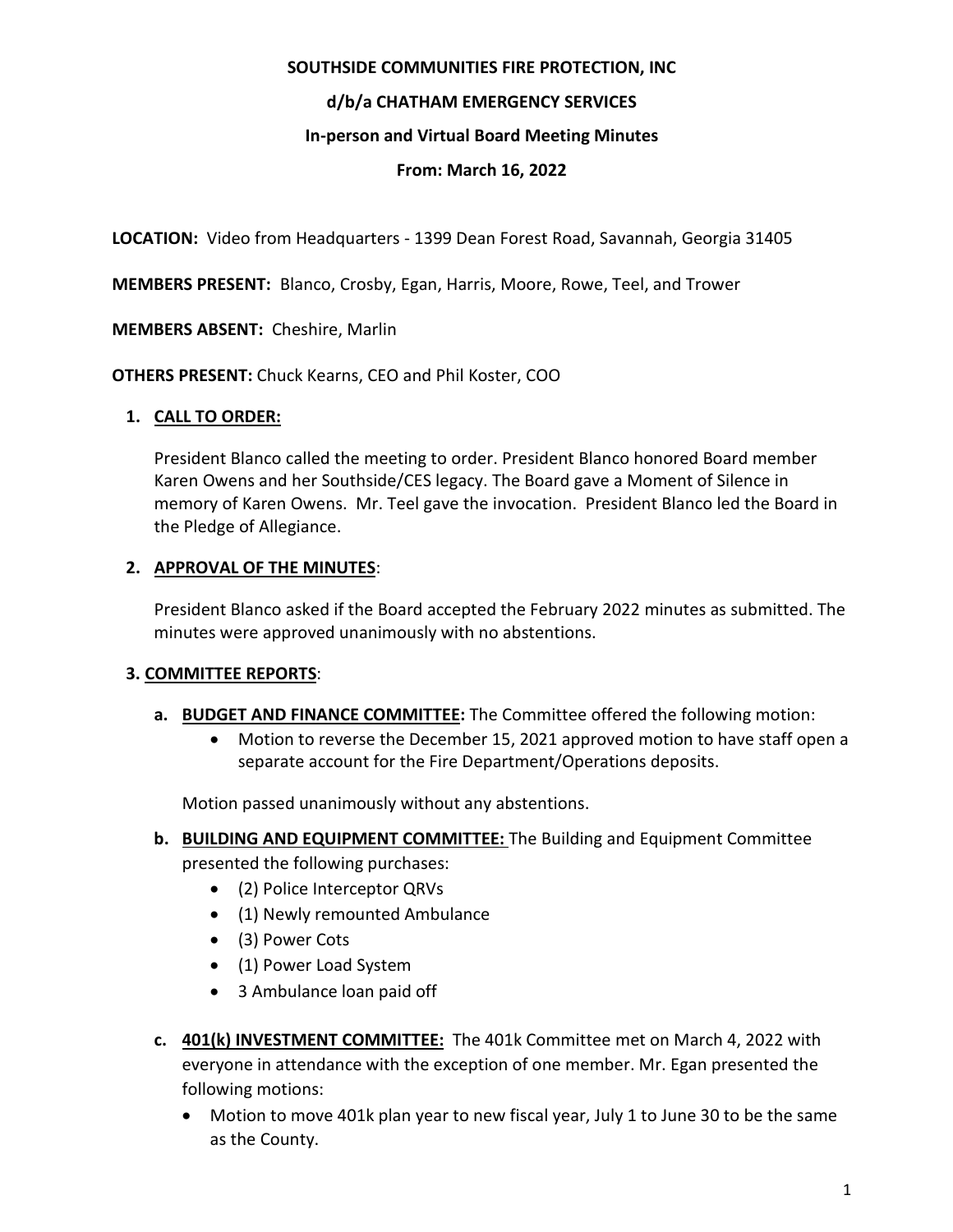- Motion for 4% minimum 401k contribution by and for new hires beginning July 1, '22.
- Motion to pay Company Match on every paycheck.
- Motion to begin allowing separated employees to request a distribution of their vested account balance immediately upon separation from employment.

Motions passed unanimously without any abstentions.

## **\*President Blanco made a motion to enter into Executive Session. Motion carried.**

**PERSONNEL COMMITTEE:** Mr. Moore made a Motion concerning the CEO's Annual Evaluation and Bonus. The Personnel Committee made the recommendation that the CEO get the maximum bonus allowed under his contract and that the amounts will be allocated to Fire and EMS according to our contract with Chatham County. Motion approved unanimously with no abstentions. Blanco stated that the Board has requested that CEO Kearns give the Board a list of goals and bonus potential for each of his direct reports for 2022-2023. This will be used for informational use by the Board only.

# **d. CEO REPORT – FOR FEBRUARY ACTIVITIES:**

- First Fire Invoice sent to County for \$1,037,231.57. They paid \$1,000,000.
	- We are working through the adjustment process.
- \$1M Fire Funding check received from County and deposited.
- 990 Tax Return & Audit approved. 990 sent to County & posted on our website.
- Sprint removing equipment at Station 4 and Norwood.
- T-Mobile Upgrading Equipment on Station 1 Tower.
- Leaders attended EMS Lt. Ainsworth's wife's funeral.
- Five members of the Leadership Team attended Joe Cantrell's funeral.
- Settled Keye vs. SSFD & Our EMT, MVC claim for \$5,000.
- Paid \$66,900 for our Georgia EMS license.
- State EMS Office Inspected 44 ambulances with perfect scores.
- Began Staffing plans for St. Patrick's Day Parade.
- Attended Valor Awards.
- Sent Board Bylaws and met with outside law firm on revisions.
- Risk Avoidance Leadership training 37 attended.
- Three Levels of Excel training provided to office staff in three classes.
- 17 FF in Recruit Class (one Volunteer switching to a Career Position).
- Nine EMT Candidates started in Recruit Class.
- Grant submitted for 40 FF positions funding in Safer Grant Request.
- IT Security upgrades as a result of an outside vendor's Security Study:
	- Fiber, Comcast (Copper) and AT&T (Cellular) connections into Dispatch.
	- New Redundant Firewalls Installed.
	- New In-house servers replaced, along with 2012 OS SW.
- Met Tybee City Manager and he agreed to pay for Fire Mutual Aid Responses.
- Discussed a "Late Response" on an EMS call with SAV City Manager & Issued Press Statement.
- Met with School Board on EMT Training Class and Job Fair.